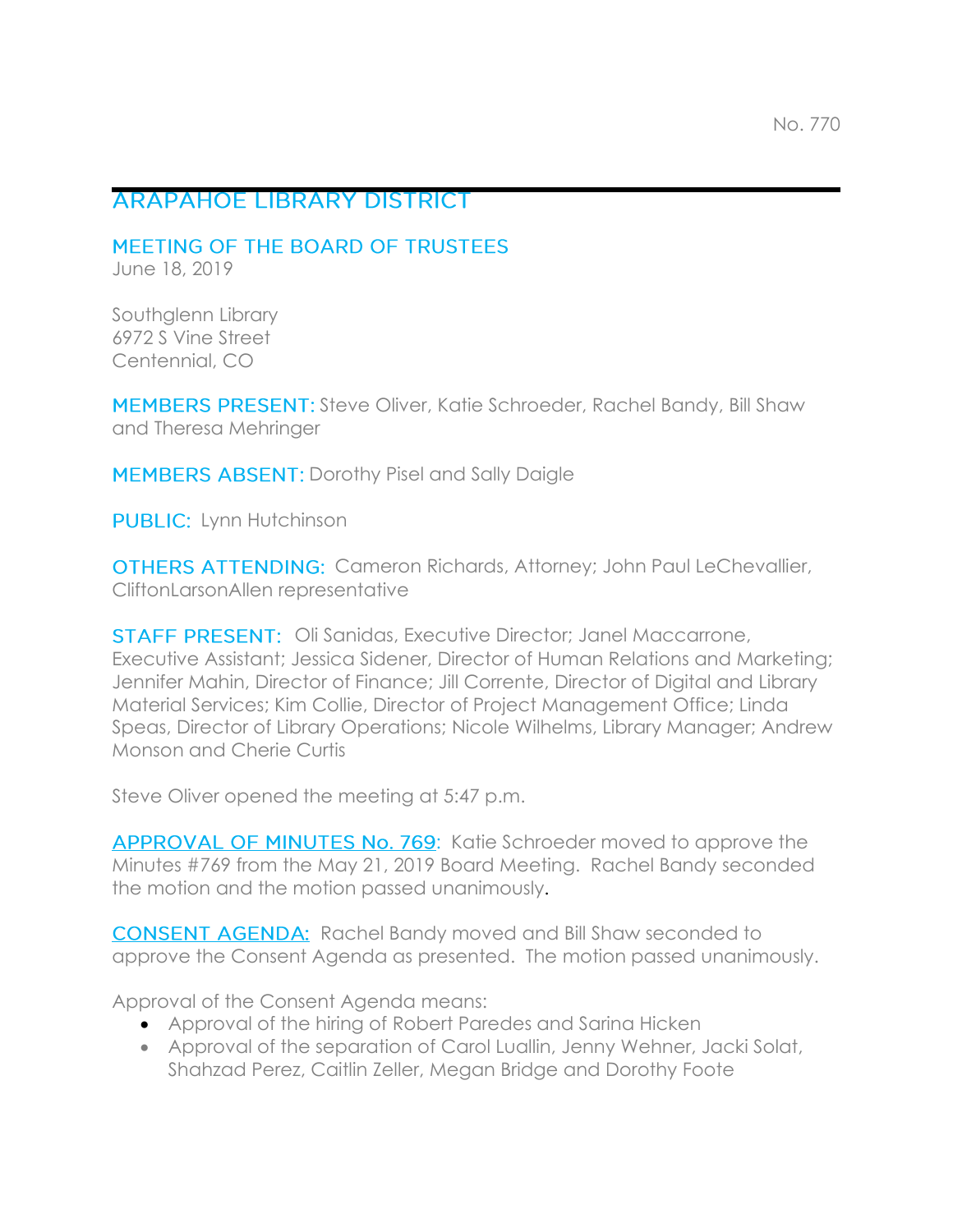**FINANCIALS:** Jennifer Mahin reviewed the financials with the trustees. Katie Schroeder moved to accept the Financials as presented. Bill Shaw

seconded and the motion passed unanimously. Approval of the Financials means:

- Acceptance of the Statement of Revenue and Expense
- Acceptance of the Balance Sheet

CALL RECORDING AND SECURITY CAMERA POLICY - second reading: Jill Corrente reviewed the suggested changes to the Call Recording and Security Camera Policy along with a form for patrons to request their own call and video recordings. The link to the form has been added to the policy. Rachel Bandy moved to approve the Call Recording and Security Camera Policy with the suggested revisions from the Directors. Bill Shaw seconded and the motion passed unanimously.

**BOARD PRESIDENT REPORT:** Steve Oliver requested that a Finance Subcommittee be created. Steve Oliver and Theresa Mehringer were appointed to serve on the committee. They will report to the full board at an upcoming board meeting. Steve also complimented the dedicated staff at the Detention Center Library and thanked them for the impressive tour last month.

**EXECUTIVE DIRECTOR REPORT:** In response to a patron concern regarding reservable spaces, Oli Sanidas provided the trustees with some details on how our meeting rooms are used. Discussion followed.

AUDIT PRESENTATION: John-Paul LeChevallier from CliftonLarsonAllen presented the 2018 audit report and answered questions from the trustees. Theresa Mehringer and Steve Oliver met with management and CliftonLarsonAllen representative, Allison Slife, to review the audit. After discussion they recommended that the board accept the 2018 audit as presented. Katie Schroeder moved to accept the auditor's 2018 report. Rachel Bandy seconded and the motion passed unanimously.

## **REPORTS:**

## **TRUSTEE REPORTS:**

Rachel Bandy shared that her children loved the Pete the Cat program and are enrolled in the Summer Reading Program. She also shared that some teachers from the Cherry Creek School District are interested in getting some of our resources into their schools. Rachel and Linda Speas will work together to contact the interested parties.